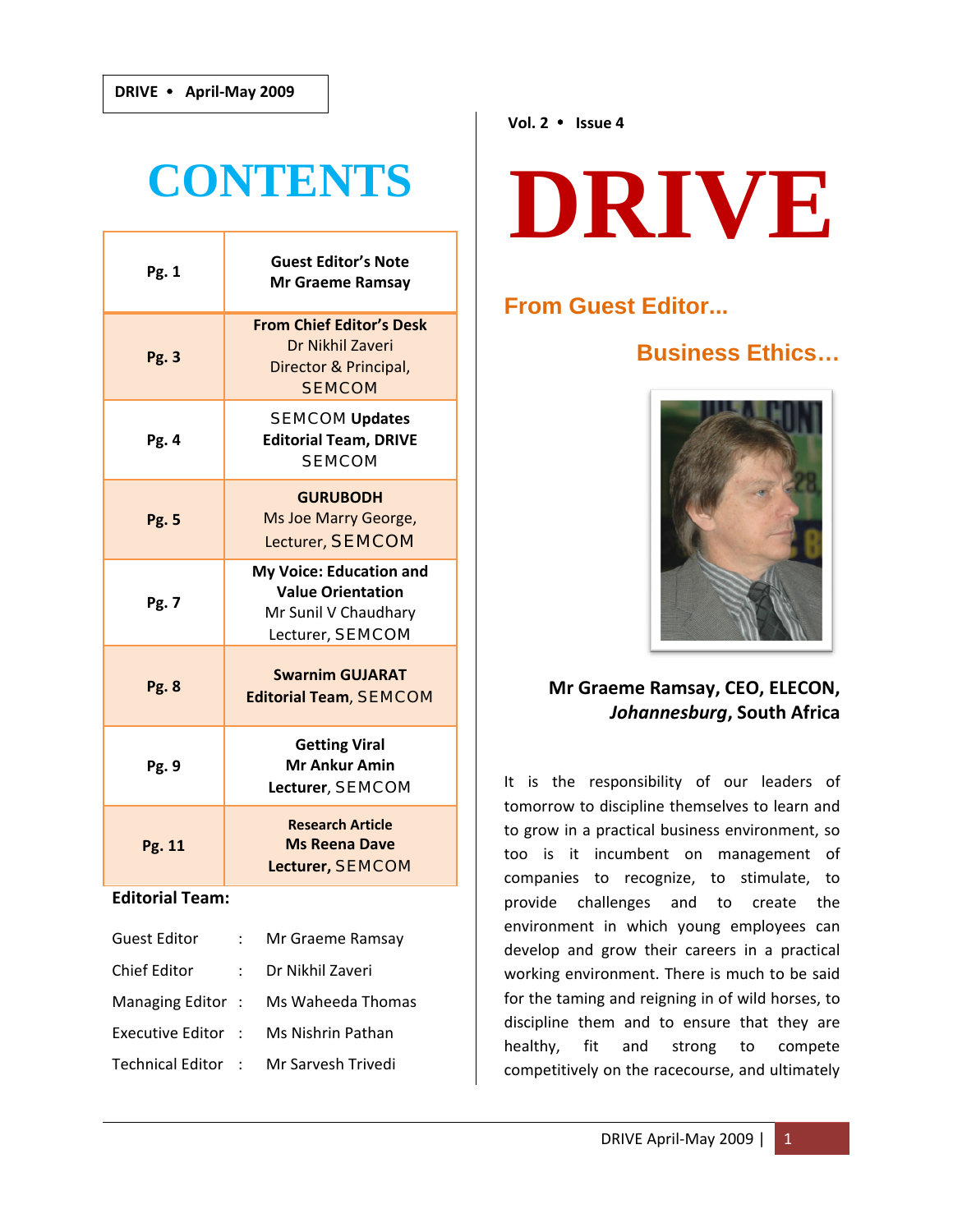to develop into mares and stallions who gain the respect and admiration of all.

Of course, corruption in business and in the public sector worldwide is of great concern in our modern times, but it is encouraging that the world over there appears to be a movement coming out in favour of strong business ethics, sound corporate governance, caring social responsibility and respect for the environment. Through our privileged position in business, we automatically acquire the responsibility to strive to eradicate poverty, for employees to fairly share in the wealth creation of the company, and to provide security for the employees who comprise our human capital, and their families.

Business it is said, is war. This is so, as we compete often in tough economic circumstances, aggressively and ruthlessly for the available business, where the success achieved by a company in capturing business and generating profits seldom sees us turn to pay respects or observe a moment's silence for those at whose expense our business success has been achieved. Our talents and business success should always be enacted responsibly, and in a balanced fashion, respecting the interests of our markets, competitors and customers.

The mix of quality, pricing and delivery of our equipment, products and services are all critical to the success of our business enterprise. These must meet up to the requirements of our customers, and to be competitive, ours should be such that it is a challenge for our competitors to equal. However, the aspect which is most likely to be the key success factor for many years to come is the aspect of *service*. Very often our quality, pricing and delivery can be matched, sometimes with a component of questionable ethics, but service can be the aspect that sets us apart from our competitors.

We are masters at creating our own opposition. By the manner in which we treat our clients and customers, by the alienation of our own staff who often leave our employment to compete with us directly or to join forces with our opposition, taking with them the relationships that they have created and deriving benefit from the market intelligence for which we have paid.

During boom times when our economy is flourishing, companies often pay scant regard to the concerns and requirements of their customers. However, when the downturn comes and economic times turn stormy and dark, every effort to court those whom we have treated poorly in the good times will result in a negative response, and in us funding the marketing of our competitors by channeling business in their direction at our own expense.

This may entail a requirement to understand and adapt to the culture and traditions of the communities we seek to do business in, and to understand the business practices and ethics of the markets we seek to transact with, rather than to rigidly endeavour to enforce our own culture and business practices on those markets.

**SEMCOM** and universities across the world seek through elaborate and well structured courses to teach the art of doing business successfully, and no attempt to cover this ground in a brief article of this nature could do justice to the subject.

There is no secret about the fact that business can be stressful and can have the most difficult of moments, and the most unpleasant of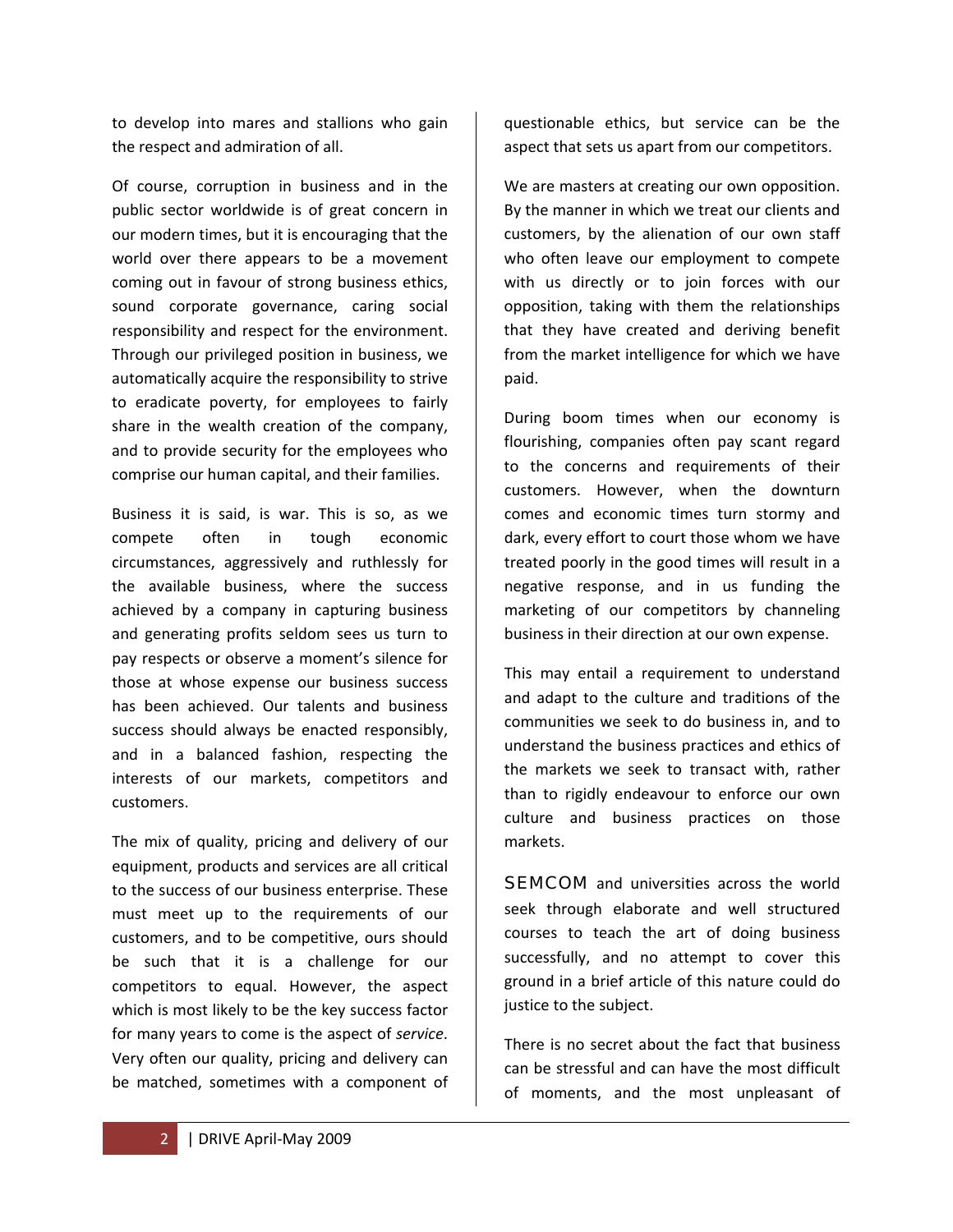situations with which we are called upon to deal, but in all our dealings we should *strive always to do what is right, to deal honestly, to work hard, and to end each day with a conscience that is clear*.

May God grant you the grace to not only be great in his Kingdom, but also to have the wisdom to set an example in business that others will be proud to follow.

# **From the Chief Editor's Desk**

# **Vacation – Time and Space for Professional Mindset**

To rejuvenate oneself after hustling academic year culminating by stressful examination patch, vacation is most awaited time by students and teachers.

There are numerous ways to utilize vacation fruitfully. It is very important how one plans the vacation in such a way that he can re‐energize as well as get some extra time to develop professionally.

For teachers professional upgrading is very much required as every year a new set of students come in contacts with their uncultivated talents and dormant expectations. An interpersonal relation with colleagues also demands a surge of interests and team spirit. For a teacher it is important that he or she efficiently cope with all these concerns and that is how, professional development plays an important role.

In a vacation a teacher can introspect and check out achievements and oversights of a previous year, comparing with abilities. There will always be a dearth of some competencies or skills.

Attending seminars, workshops and FDPs for motivational training are not enough to decide what to do and how to do. There are many who know how to bring change in their mindset, but what really matters is how one behaves differently and positively at different situations.

To elevate oneself at professional level one needs to develop compatibility between the skills set and assigned tasks. Take a stock of abilities lacking in intelligence, education or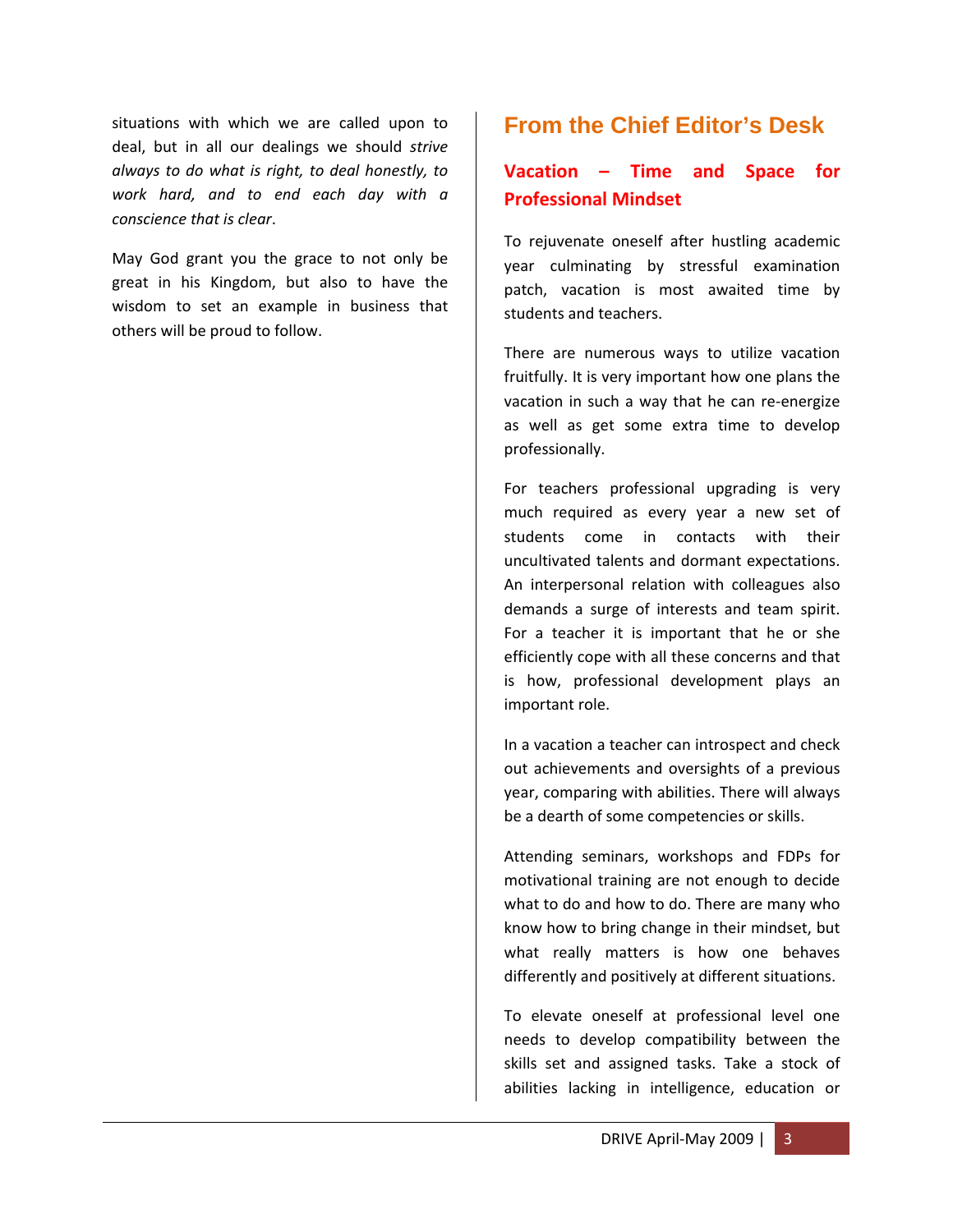experience. Learn how more intelligently one can deal with the same task, enhance the education, and learn from other's experiences. The pace of the professional development depends on how effectively one turns untapped potentials into successful completion of tasks.

Extra reading of books, journals and magazines will broaden their knowledge and add more inputs to their existing capabilities to enhance them further. It keeps them updated to the ever evolving trends in the field of education.

Vacation for a student too, is a time to become an explorer by visiting new places, relatives which give them rich and thought provoking experiences. While on vacation, students come across different behavioural patterns of the people which gives them an opportunity to enhance their life perspectives and cultural understanding.

> **Dr Nikhil Zaveri Director & Principal,** SEMCOM

# SEMCOM **Updates**

#### **University Exam:**

The university examination was successfully conducted from  $23^{\text{rd}}$  March to  $20^{\text{th}}$  April 2009. **SEMCOM** students were well prepared and well-equipped for their University Exam and their experience was quite elated.

# **Admission inquiry and Admission Competitive Test:**

**SEMCOM** admission process has started. The students can avail career guidance and counseling at the college. The prospectus and admission form are also available. From this year 15% seats in each course is reserved for NRI or NRI sponsored students.

**Admission Competitive Test** (ACT) for BBA and BBA- ITM has been scheduled on  $23^{\text{rd}}$  and  $24^{\text{th}}$ May 2009.

More details are available on www.[SEMCOM](http://www.semcom.ac.in/).ac.in

#### **Editorial Team, DRIVE**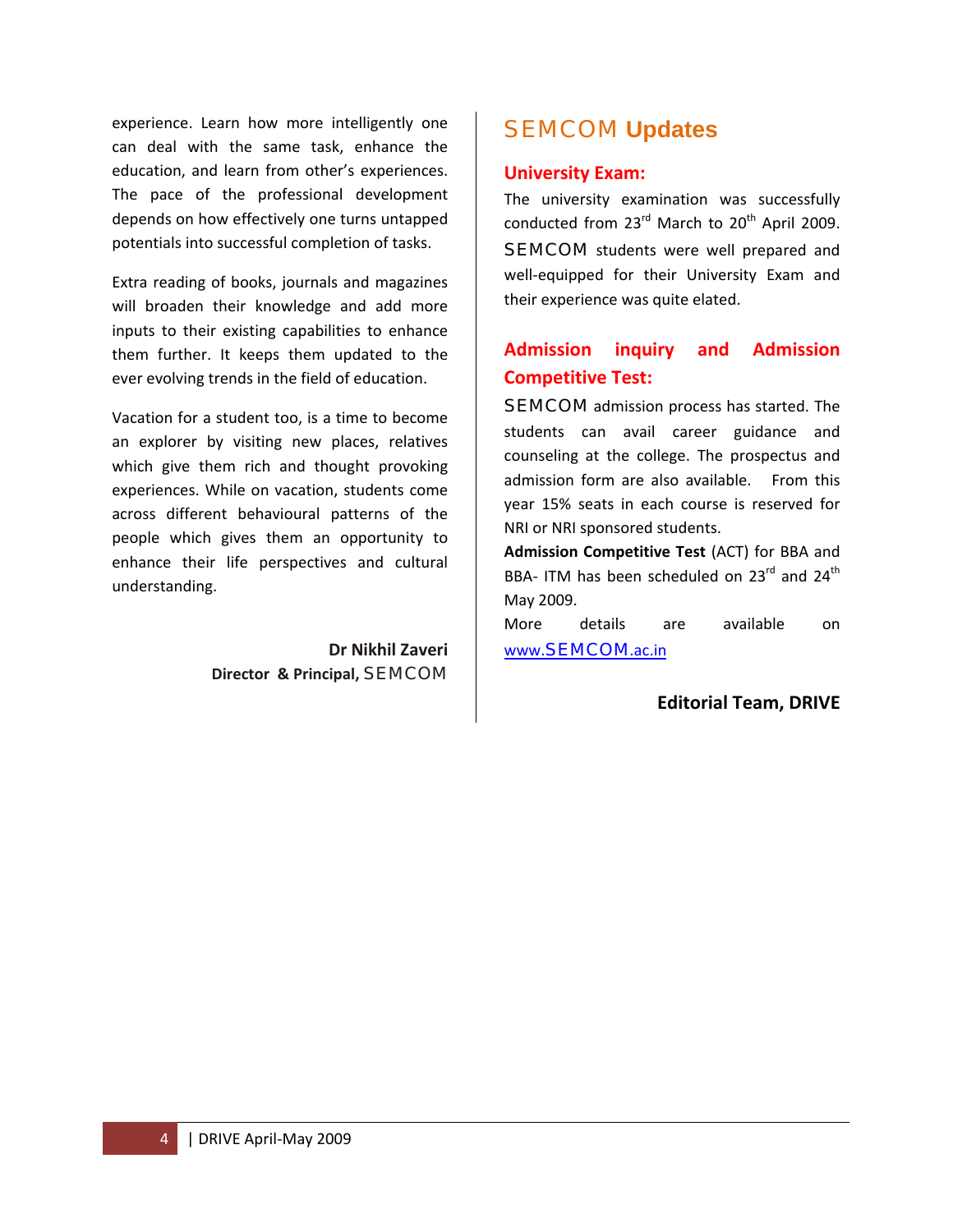# **GURUBODH**

# **ACHIEVING EXCELLENCE THROUGH VALUE DRIVEN MANAGEMENT**

#### **VEHICLE AND JOURNEY**

#### **Shri G. Narayana**

#### **Compiled by Joe Marry George**



Guruji Shri G Narayana has compared the whole organisation with a vehicle and its components. According to him values driven

organisation is like an engine driven vehicle. Any organisation without values is like a vehicle without engine. It is the values, like an engine, take the organisation towards its destination. Values help the organisation to achieve its goals. And ethical governance supports values (engine) to ensure harmonious function and practice.

Again an engine without fuel can not move even a little. 'Entrepreneurial Spirit' is the fuel which helps the engine to move forward to achieve its goals.

'Entrepreneurial Spirit', 'bright' and 'clear' Vision, like the light, helps the organisation to view its future more clearly. And this very 'bright' and 'clear' Vision gives direction as the steering wheel of the vehicle. Transparency and safety become the front and side glasses which always has to be clear and protecting.

But one needs to take the review of the work done in order to correct the mistakes and deviations. Timely review from the rear view mirror helps the organisation to move forward and to overcome the problems before they become an issue.

We all know that planning is the basic function of management which always helps the organisation to do things perfectly. 'Better planning is half work done'. Plan is the road‐map to reach the destination. Today in this competitive world to survive one has to do strategic planning. Strategy is the optimal route amongst alternative routes. After all, plan and strategic planning are done to achieve the goal of the organisation which is the ultimate destination of journey.

People in the organisation are drivers. It is their work that helps the organisation to achieve its goals. Of course, there should be a high degree of goal integration. Therefore, the people in the organisation must be respected and appreciated so that they take the organisation on an inspired path. If people do or take some initiative and become innovative, they turn out to be leaders. Each individual has the potentials to be a leader in one or the other way. Leaders are the path shower and guide. They have to be proactive all the time even for smaller things which matter the organisation and its people.

Every organisation has its own plants and assets. Every organisation is interested in investing more and more in the same.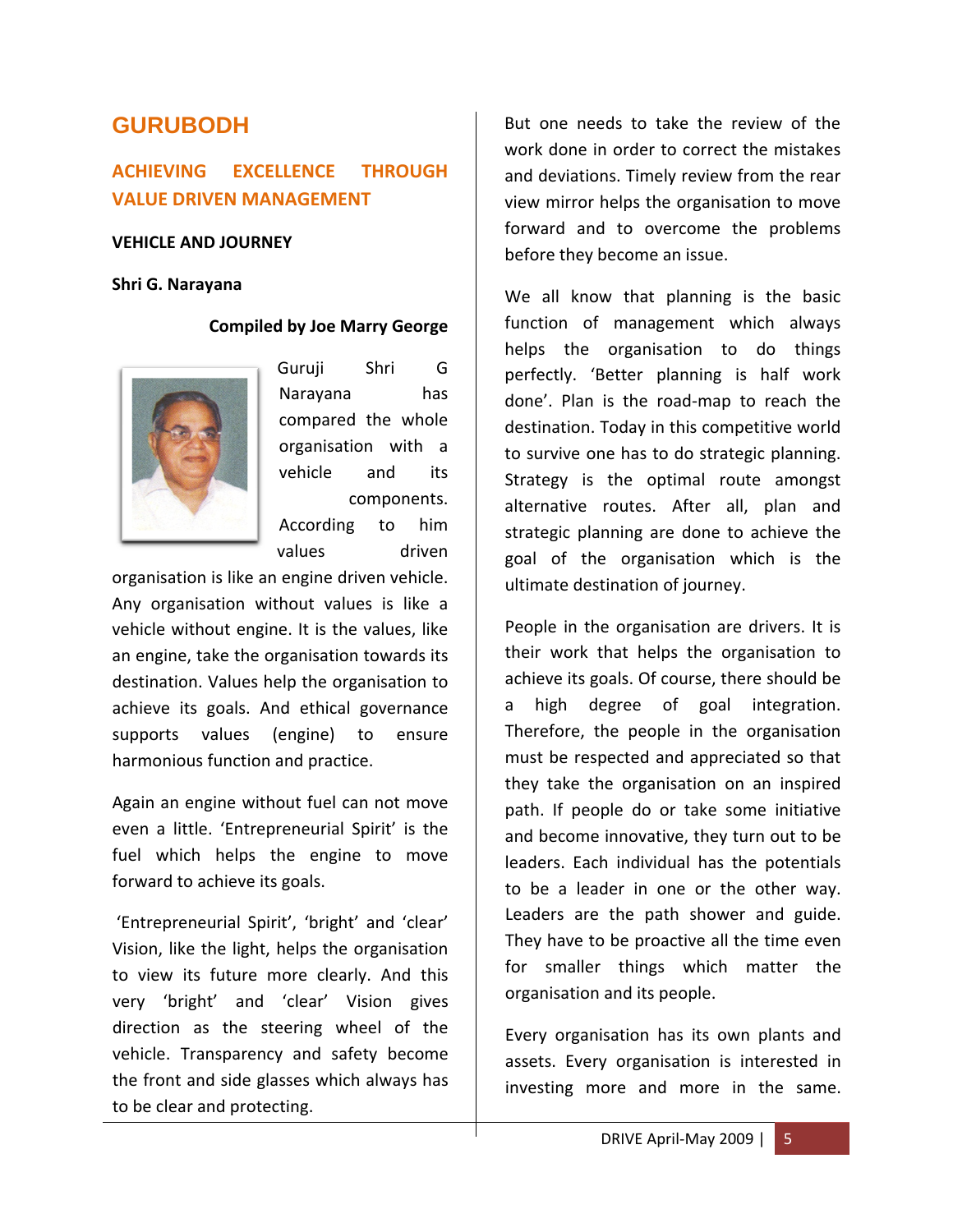These are the spares and wheels on which the organisation functions smoothly. No doubt, every organisation has different approaches, techniques and systems, used for healthy and systematic working of the organisation. They are the toolkit which helps the values and organisation to be in fit and healthy condition.

Every organisation has its own stake holders. They are owners, clients and other contributors. They can be compared with the passengers. They are the most important for any organisation. They should be given respect and honour. The organisation should share the progress and success with them. The delighted stake holder is the joy of the organisation's journey.

An organisation is a vehicle. Every individual takes care of his/her vehicle. They love it, take care of it, protect it and make a balanced use of it. In the same way organisation, like a vehicle, should be given care and love by all. Individual and organisational goals should be achieved with high integration. Four sets of values like‐ love and dedication, value and work, knowledge and learning and trust and responsibility are the four cylinders or core values which energize and fires the engine of values for excellence in the right direction.

Every individual in the organisation should be positive to self and others. One should offer and receive rather than take and take. One should follow the principles like 'Give

and Take'. 'Offer and Receive', 'Respect Others and Others Will Respect You' and 'Do to others as you want others to do to you', etc.

Every human being is a social animal. He wants to be understood, respected, loved, cared, supported and helped in times of need, which ultimately is nurturing. Nurturing gives coolness and keeps the engine safe, healthy and operating.

Thus, excellence occurs when all the stake holders feel happy and satisfied with respect to the quality, speed, reliability, accuracy, flexibility and economy. Thus, building and striving for excellence is building competitiveness.



#### **Conclusion**

Building competitiveness and achieving excellence through value driven management means attaining effectiveness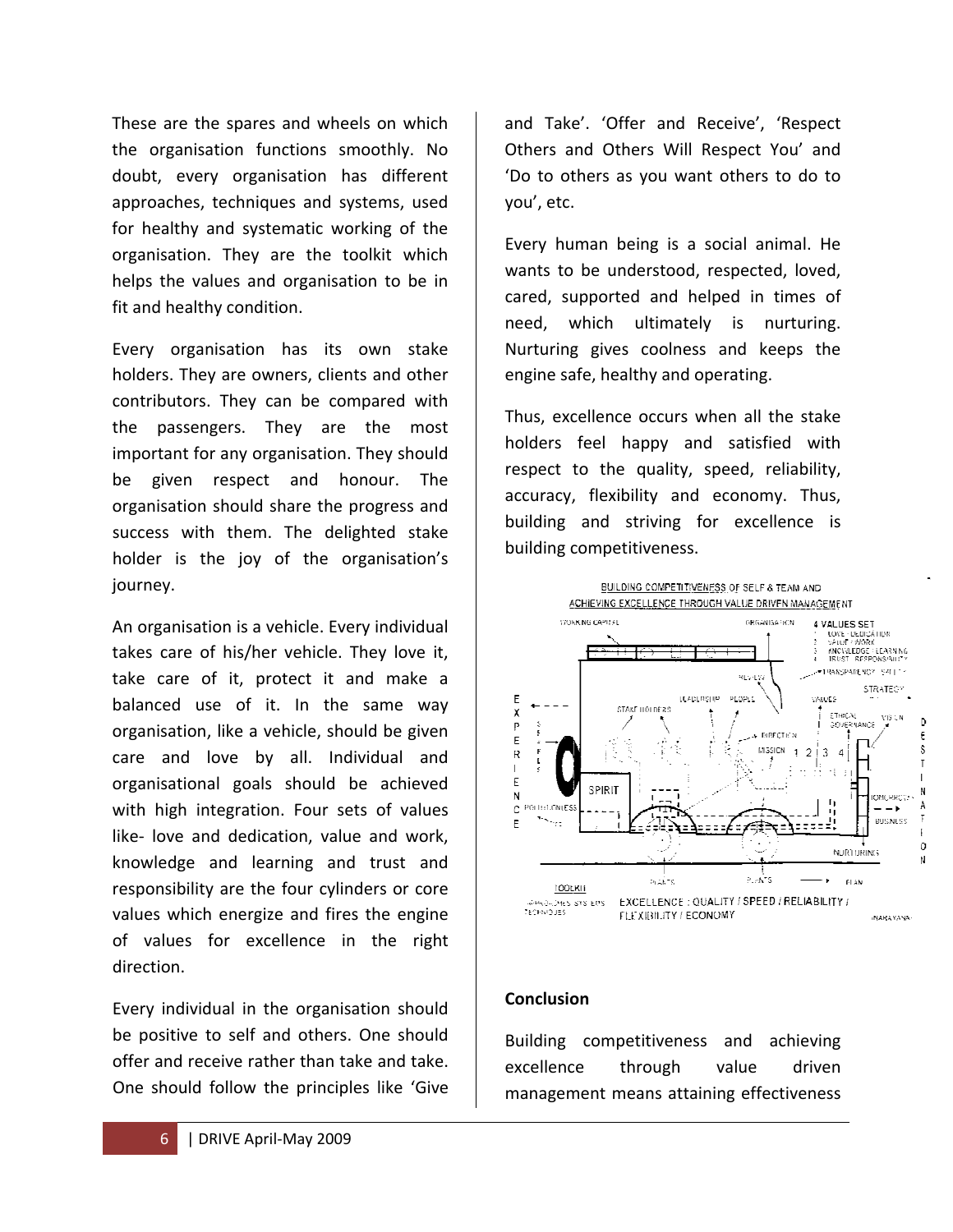in all respects or areas through offering and receiving process of love and dedication, value and work, knowledge and learning and trust and responsibility by a perfect combination of path showing leadership. Then any industry, business unit, service sector, educational institution or organisation can realize prosperity, success, growth and right policy.

Thus, let's take the lead in our journey to achieve excellence through value driven management for the success, growth, prosperity and effectiveness of our organisation.

# **My Voice:**

# **Education and Value Orientation**

As children, we used to go to school. We had eight subjects and physical education as subject. Teachers will come and teach the subject. Was that real education? My mother and may be your parents bought us few good comics like Amar Chitra Katha, Panchatantra, and they taught us to respect our elders, they taught us to discriminate between what is good and what is bad. Is this real education? Sardar Patel rightly said Education, which does not impart values to children, is no education. Then who is responsible for such value-oriented education? Teachers, school authorities, Parents, religious institution, social institutions, society, and nation? The answer is all of them are responsible for such value‐oriented education.

Today we find that TV and internet have negative impact on children. Children are learning many things, which they are supposed not to know. They are spending more time watching television and operating computers rather than playing. Parents do not have time for children, since both of them may be working. We are very much influenced by western culture but now we are realizing its pitfalls. If children are not respecting their parents and teachers, then it a thing to worry. If we fail to impart right values to our children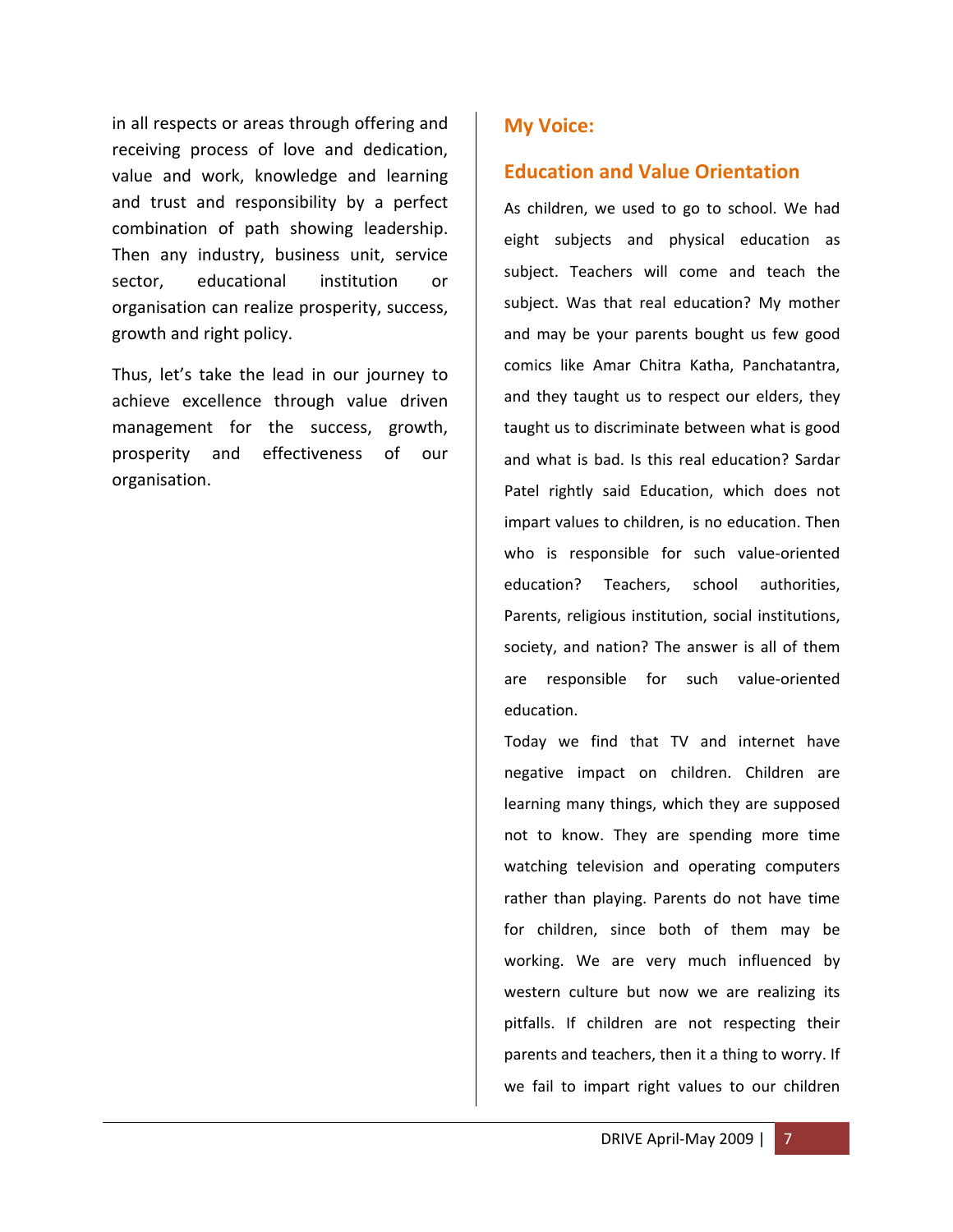then we are creating recipe for disaster. We all are responsible for future or otherwise of our nation.

What I feel is that present education system lacks value‐oriented education. We are creating doctors, engineers, scientists, managers but not good human beings and citizens. In the name of secularism, good things from all religions are not taught to children. Remember when you educate a child you educate a generation. Because today's child will someday become parent. Parents should also invest their time for the all round development of their children. Love should not be at the cost of values. We parents, teachers, religious institutions, government all have the role to play for the betterment of society and nation. Let us hope we can move in this direction and achieve something positive.

> **Sunil V Chaudhary** Lecturer, SEMCOM

# **SWARNIM GUJARAT**

SEMCOM **‐ Celebrating Swarnim Gujarat Festival with an approach to providing integral education in the Academic Year 2009‐10.**



#### **Swarnim Gujarat Celebration Team**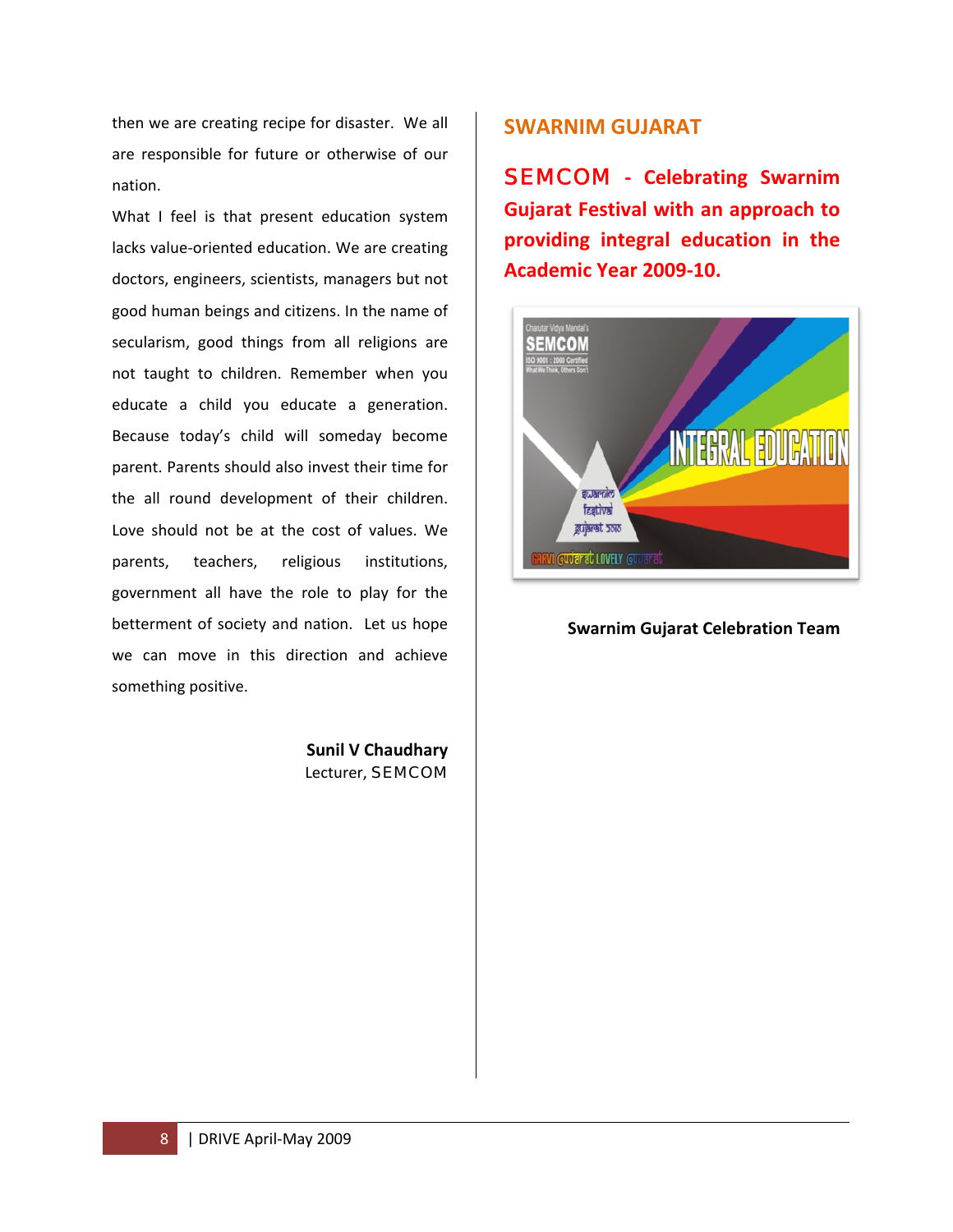#### **Getting Viral**

**So what is viral marketing on the Internet? Simply word of mouth? No way. Word of mouth on steroids? That's more like it.** 

We've all heard the viral dream of passing on a simple message or concept to 10 friends to find that the message has spread to more than one million eyeballs in only a week's time. We have all heard of Hotmail's success, and there are plenty of others that have blossomed off of explosive viral initiatives. But the fact of the matter is that viral marketing campaigns are very difficult to get started and very difficult to spread.

The good news is that if you can do it successfully, you can get a big bang out of a little investment. Of course, this good news comes with the great assumption that your message or concept has some quality, purpose, or humor. With this said, here are some tips that may help your next viral initiative.

#### **Create Incentives**

If I used your product or heard your concept, why should I pass the message on to a friend? Sometimes just the quality of the offering is enough to have users spread the word, but sometimes a little more is needed. "Tell a friend about our service and get..." or "Tell a friend about our service and you could be eligible to..." are just two examples of how incentives could help spread your message. Think of it as

treatment for the "What's in it for me?" syndrome.

#### **Create Multiple Channels**

If you want users to spread the message, help them out a little bit. Sure, many people will simply forward an email or send a link to a friend through their email client. But while some do this, others would like an easier channel. On a web site, one powerful way is to insert a "send to a friend" or "recommend a friend" function. This function would allow the person to simply type in his or her friend's email and comments and have that information forwarded via email. This way is often easier for the person recommending the site, and the message is presented in a very clean format to the person opening up the forwarded email.

#### **Eliminate Technological Concerns**

If you are going to spread the message over the Internet, you want to eliminate all potential technical problems. With the massive spread of viruses troubling computers worldwide, you should avoid using attachments in the message you want spread. The fact is, many people won't open them, the file size could be too large, and many corporations put up security mechanisms that don't allow their employees to open up certain attachments. A simple resolution to that problem is to point the person to a link. It allows the actual email message to be smaller and eliminates most potential technical concerns. Also, try to avoid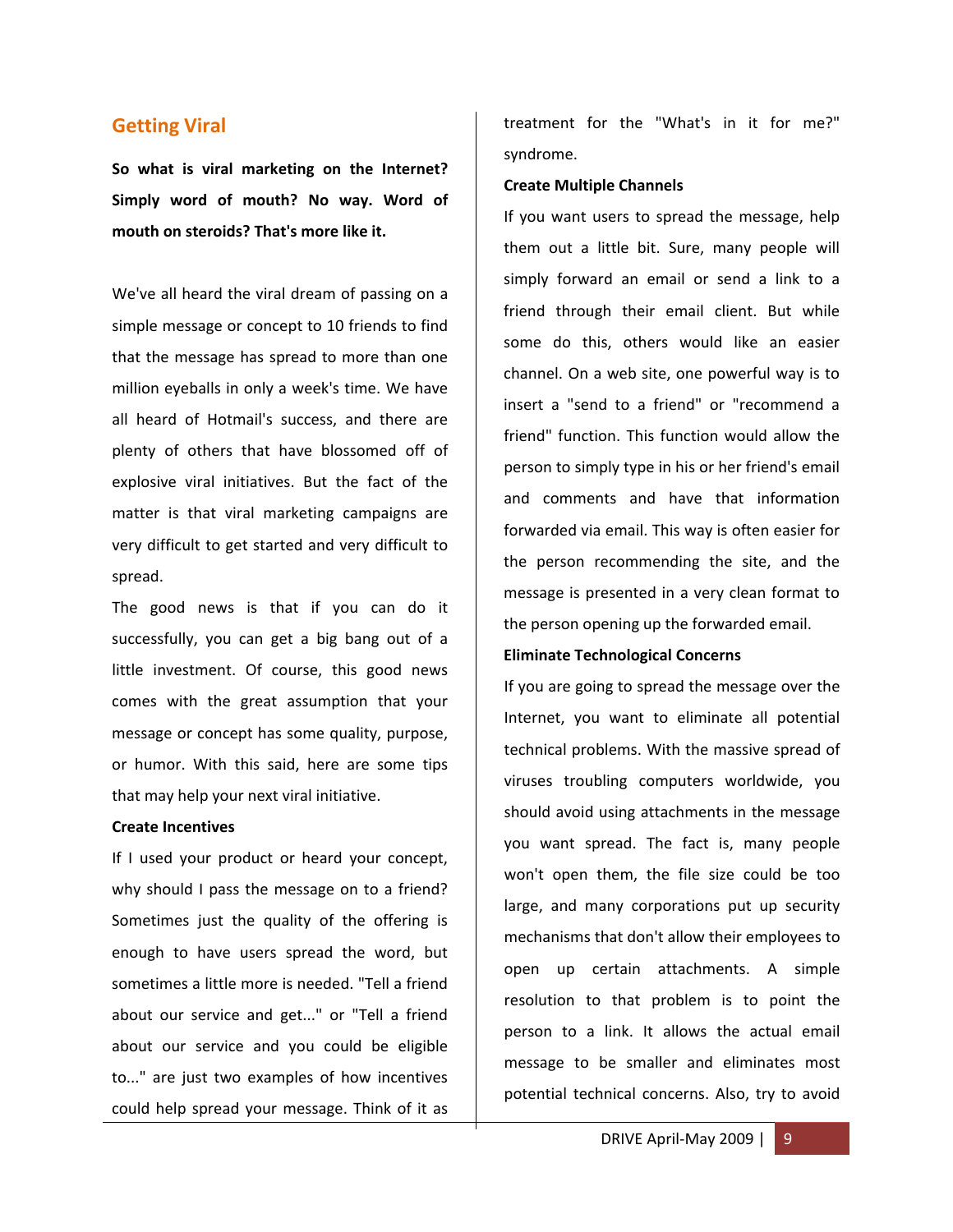the use of any plug‐ins that would be necessary to have in order to view your message.

#### **Privacy Is Key!**

If a user is going to pass along a friend's name, the user will need to know that the information he or she is passing along is in trusted hands. A privacy policy helps if you are pushing to get your name spread virally, but it is certainly not necessary if you are asking only for limited information. It is very important to identify the demographics and profile information you need from the user and then ask for it without being too intrusive. This is often a tough issue to fight against, but it is usually safer to ask for less

when you are seeking to formulate a viral marketing campaign.

#### **Tracking**

Tracking the progress of any campaign is important in measuring your effectiveness and ROI. But tracking a viral campaign can often be a challenging task. While "hits" or "impressions" help define the level of activity on a web site, they are not often a true measure of the success of a viral campaign. We encourage analyzing the viral effect through the use of databases that will allow you to track individual activity levels and not just the overall traffic.

#### **Ankur Amin, Lecturer,** SEMCOM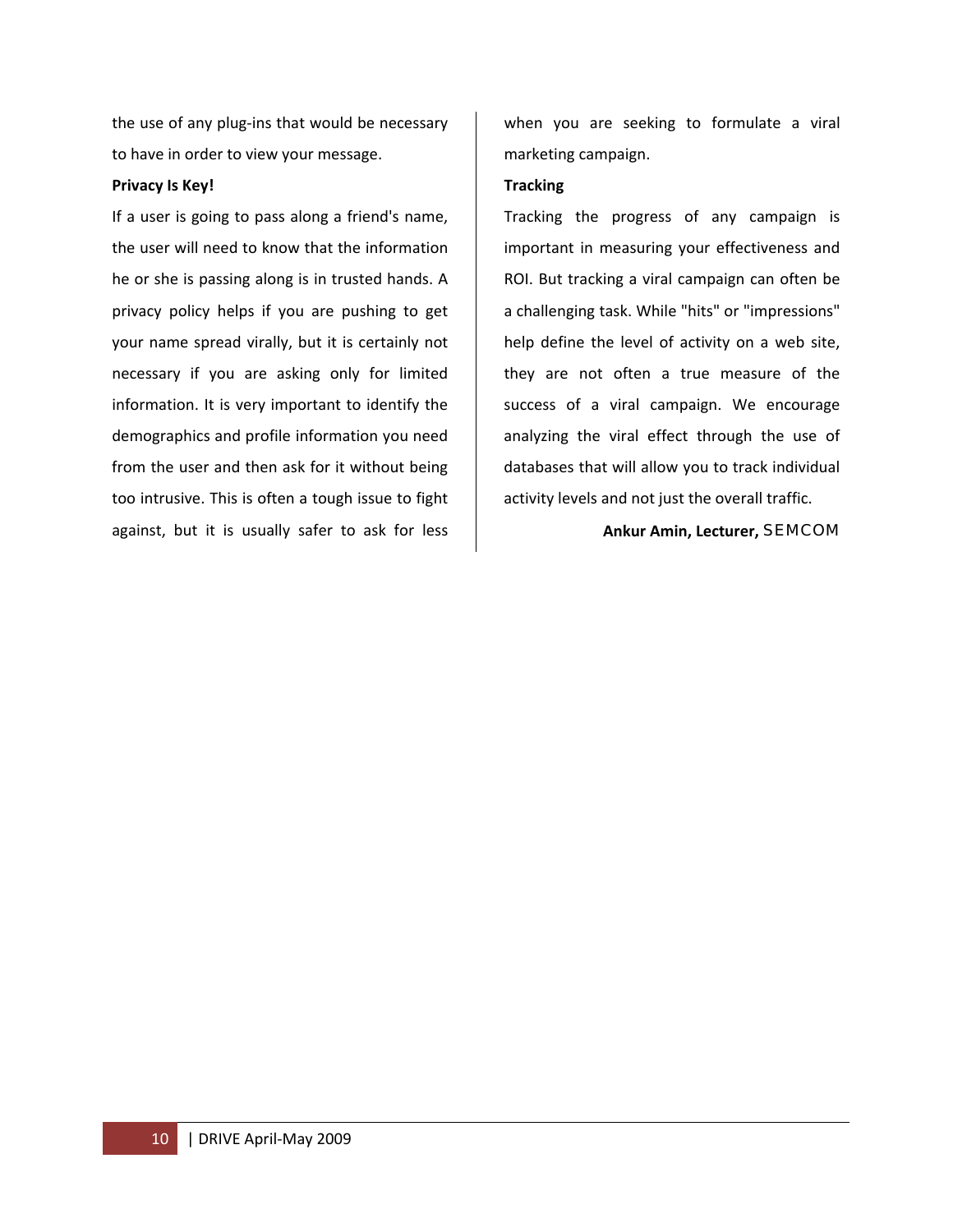# **RESEARCH ARTICLE**

**"An Exploratory Study on Measuring Impact of Internet on students' Academic Life of S.P. University"**

#### **By Rina Dave**

#### **INTRODUCTION**

 Though college students as a group have grown up using tools such as instant messaging, chat rooms and electronic mail, little has been done to determine academic effect, on college students. Is it readily used or do many students depend on the more traditional method of communicating over long distances—the telephone? Has the Internet and electronic mail helped improve social connectedness for college students? Are college students more comfortable with the Internet than others? What can be learned from college students' Internet use about the shape of Internet use to come? The Internet plays a crucial role in the access of information resources.

When you are looking for information, where is a better place to go than a library? The Internet has some incredible electronic libraries ready for you. On a small screen of the personal computer this digital world of the library is available for users. This library in terms of digital format consists of various electronic resources, such as electronic books, electronic journals, and electronic reports. These resources are available either in CD‐ROM format or available online on the Web and constitute the core of the electronic library collection. A new class of digitized documents has been added to the electronic resources category, comprising those documents either originally published in print or other formats converted into the digital format.

#### **LITRECTURE REVIEW**

Information searching habits of Internet users is multi-faced and the literature available is extremely broad ranging. An attempt has been made to cover number of works that go beyond discussions of the information seeking behavior itself and its direct applications to closely related topics such as Internet use. This broad review also includes topics like Web searching, search engines, the Internet resources, evaluation of information quality, electronic media, and Web information retrieval.

**Biradar (2006)** conducted a study on internet usage by the students and faculties in Kuvempu University. The results indicated that 42.1 % Students use internet twice a week and 31.25% faculties use it every day. The majority of students as well as faculties use internet for study/ teaching purpose. The favorite place for using internet is library followed by commercial places. A thumping majority of respondents are satisfied with internet sources and services.

**Mishra, Yadav and Bisht (2005)** conducted a study to know Internet utilization pattern of the undergraduate students of G B Pant University of Agriculture and Technology, Pantnagar. The findings of the study indicated that a majority of the students (85.7%) used the Internet. Out of the Internet users 67.7% were male students and 32.3% female students. The findings of the study also showed that 61.5% of the males and 51.6% of the females used Internet for preparing assignments. A majority of the respondents i.e. 83.1% male and 61.3% female respondents indicated that they faced the problem of slow functioning of Internet connection.

**Kumar and Amritpal Kaur (2004)** studied the use of internet by teachers and students in Shaheed Bhagat Singh College of Engineering & Technology, Ferozepur (Panjab). They found that 46.7% teachers and 36.7% students' daily use the internet. About 90% respondents use internet at their college. Yahoo is found as the favorite search engine. Only 31.7% respondents were fully satisfied, whereas 36.7% were partially satisfied with internet facilities.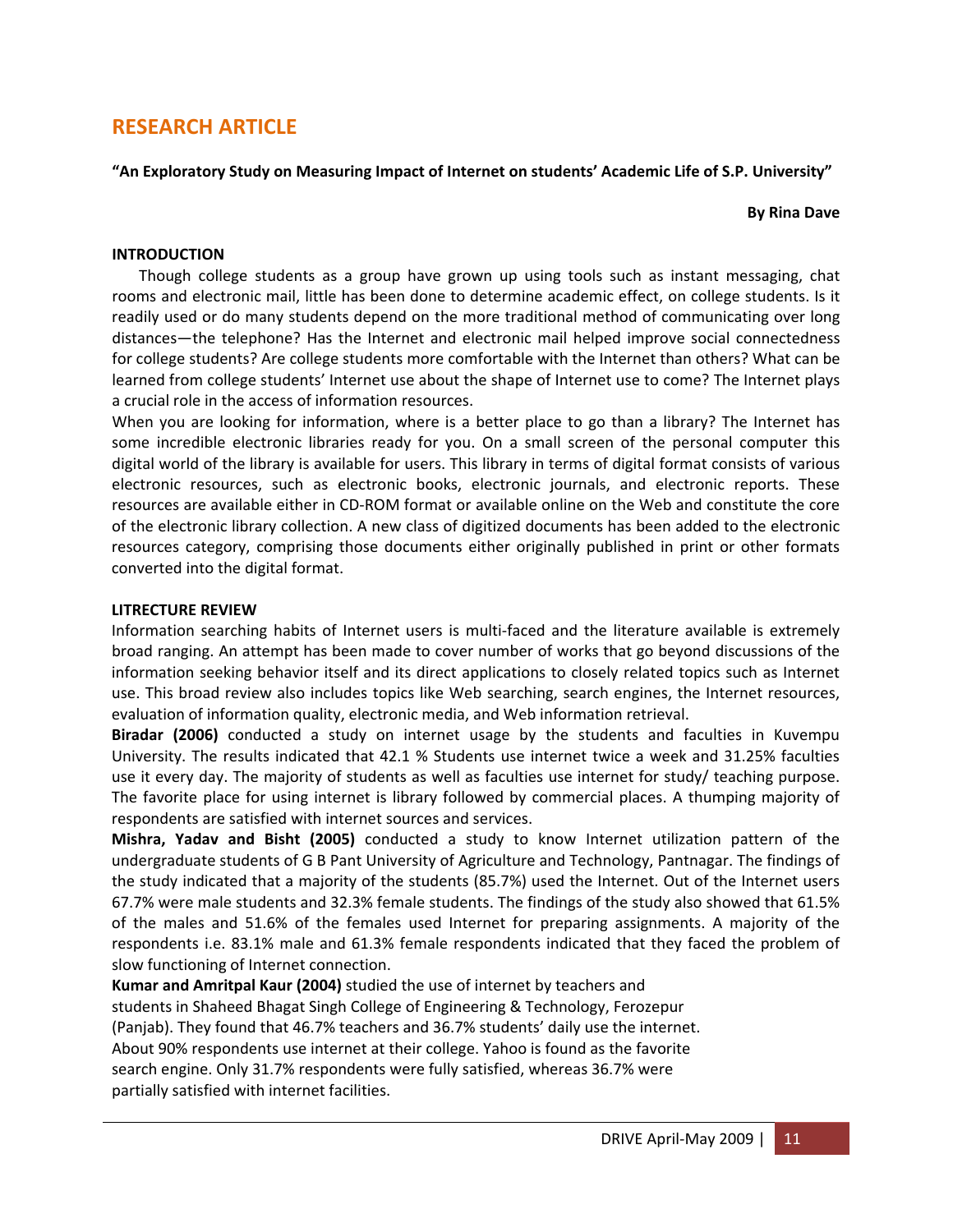**Chang and Perng (2001)** carried out a research work on "**Information search habits of graduate students at Tatung University**". The purpose of their study was to investigate the information requirements and search habits of graduate students at Tatung University in Taipei City, Taiwan. They show that 90% of the subjects conducted information searches using outside sources in addition to the university library. They also reported making extensive use of the Internet in the recent past, mostly World Wide Web‐based databases, electronic journals, and search engines.

Dong work emphasized the evaluation of the Internet. He reported the examination of the using the Internet resources and the evaluation of their usefulness from the Chinese students' and academics' point of view (Dong, 2003). Hölscherl and Strube (2000) conducted a study about Web search behavior of Internet experts and newbies. They found the differential and combined effects of both Web experience and domain knowledge. Spink and Jansen (2004) discuss the changes in Web search trends from 1997 to 2003 that explored how people search the Web. They show some patterns and trends in general Web searching. In summary, most Web queries are short, without query reformulation or modification, and have a simple structure.

#### **RESEARCH METHODOLOGY**

#### **Objectives of the Research study**

- The goal of this study was to learn about the Internet's impact on college students' daily Lives.
- To determine the impact of that use on their academic and social routines.
- To find the satisfaction derived by the researchers with the Internet and electronic media.
- To evaluate Quality Information through the Internet;
- To find out the importance of electronic information;

# **Sources of Information: ‐**

A major portion of secondary data was collected form articles and research paper that have been published in various sources like magazines, reputed research journals and business newspapers.

#### **Collection of Primary Data: ‐**

The necessary primary data were collected only from students of different streams of various institutions of S.P.University.

# **Representative Sample: ‐**

The respondents selected in the research study were only students who have been studied in different streams of S.P.University.

# **Research Tool: ‐**

The researcher has used structured non‐disguised questionnaire supported with sampling media in form of personal interviewing technique.

# **DATA ANALYSIS AND INTERPRETATION:**

# **A Brief about Questionnaire: ‐**

A structured questionnaire was specifically used which covers 11 different questions. In all, 100 questionnaires were distributed among students of S.P.University V.V.Nagar. The researcher has mainly provided this questionnaire through personal interviews. Finally, 75 responses were considered for the purpose of data analysis and interpretation. The collected data were edited. It has been presented in tabular form to provide comprehensive result on research study.

# **(Refer ANAXTURE I)**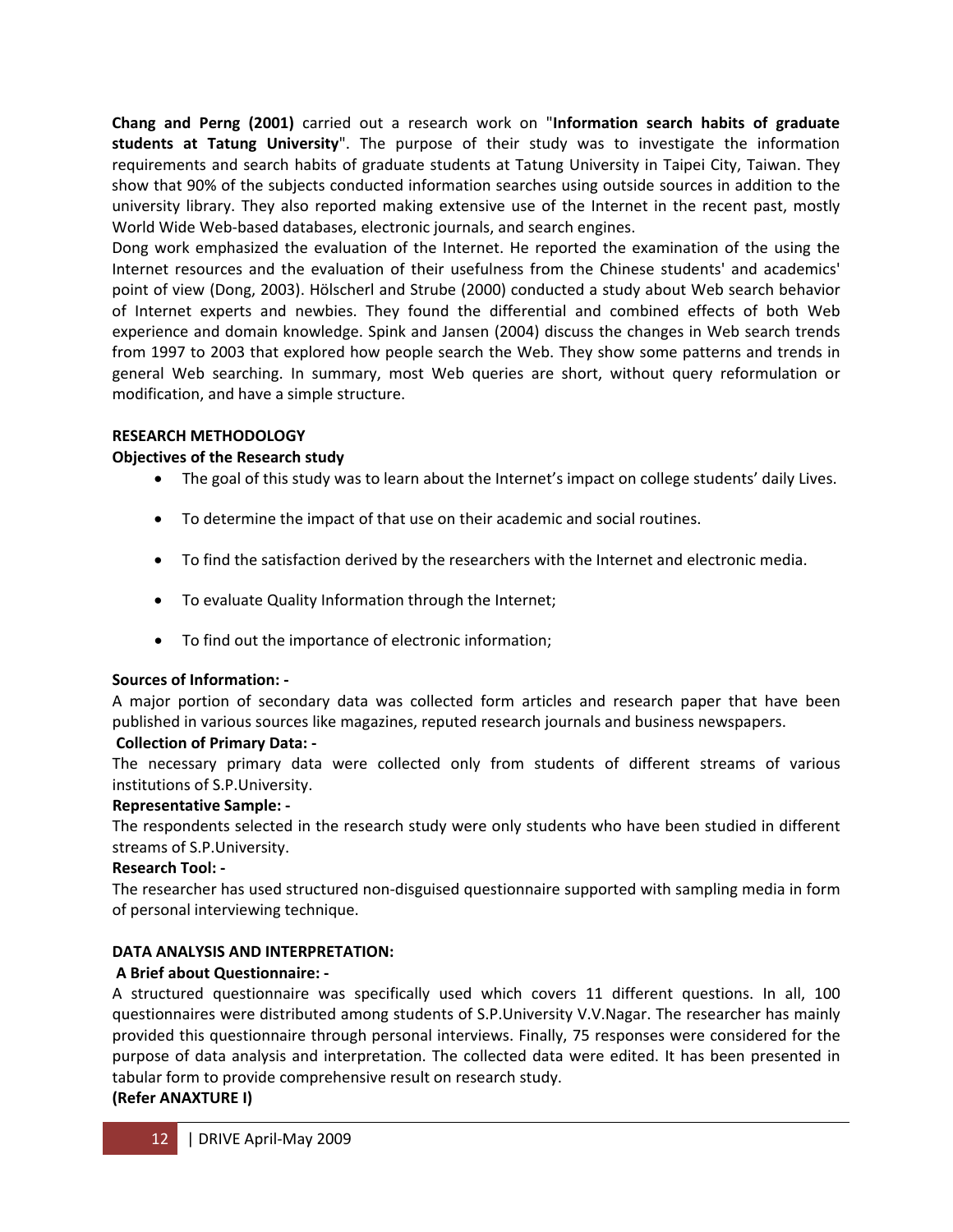The goal of this study was to learn about the Internet's impact on college students' daily lives, and to determine the impact of that use on their academic and social routines.

# Table – 1: **First Time Users of Internet**

The study indicated that the 79 per cent of students started using internet after completing  $10^{th}$ Standard followed with 21 per cent after joining college.

|                         | Score     |           |           |           |           | Tot |
|-------------------------|-----------|-----------|-----------|-----------|-----------|-----|
|                         |           |           |           | 4         |           | al  |
| e-mail                  | 26(37.14) | 18(25.71) | 3(4.29)   | 13(18.57) | 10(14.29) | 70  |
| Communicate<br>socially | 1(1.43)   | 10(14.29) | 28(40.0)  | 18(25.71) | 13(18.57) | 70  |
| Entertainment           | 14(20.0)  | 14(20.0)  | 16(22.86) | 16(22.86) | 10(14.29) | 70  |
| Web surfing             | 10(14.29) | 23(32.86) | 9(12.86)  | 16(22.86) | 12(17.14) | 70  |
| Chatting                | 19(27.14) | 5(7.14)   | 14(20.0)  | 7(10.0)   | 25(35.72) | 70  |





|                                        |           |            | The   |
|----------------------------------------|-----------|------------|-------|
|                                        | Frequency | Percentage | abo   |
| After completing 10 <sup>th</sup> std. | 53        | 79.10      | ve    |
| After joining college                  | 14        | 20.90      | Tabl  |
| Total                                  | 67        | 100        | $e-2$ |
|                                        |           |            | reve  |

ls that 38 per cant of respondents use Internet for the electronic mail while only 1 per cent of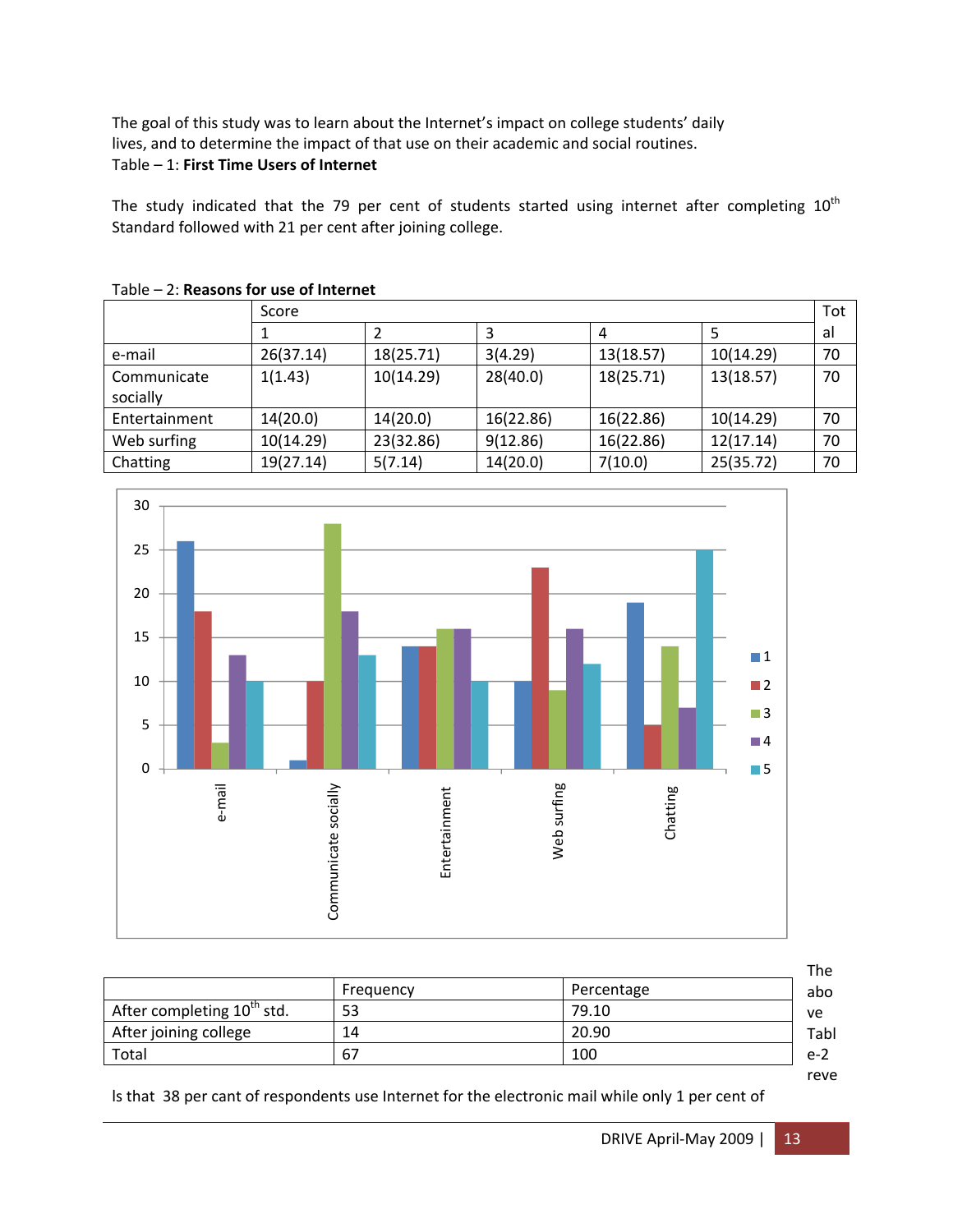respondents access internet to communicate socially i.e. with relative and family members and 20 per cent of respondents reported that they use it for Entertainment mostly. Only 15 and 27 per cent of respondents agreed that most primarily the use if Internet is web surfing and chatting respectively. **Table – 3:** 

|     | Frequency | Percentage |               | Internet has enhanced their academic experience.   |                |         |         |         |     |
|-----|-----------|------------|---------------|----------------------------------------------------|----------------|---------|---------|---------|-----|
| Yes | 67        | 95.71      |               | Table - 4: Access of Internet for Academic Purpose |                |         |         |         |     |
| No  | 3         | 4.29       |               | Score                                              |                |         |         |         | Tot |
|     |           |            |               |                                                    | $\overline{2}$ | 3       | 4       | 5       | al  |
|     |           |            | Resear        | 43(61.                                             | 12(17.         | 7(10.0) | 3(4.29) | 5(7.14) | 70  |
|     |           |            | ch            | 43)                                                | 14)            |         |         |         |     |
|     |           |            | work          |                                                    |                |         |         |         |     |
|     |           |            | On line       | 3(4.29)                                            | 22(31.         | 15(21.  | 18(25.  | 12(17.  | 70  |
|     |           |            | journal       |                                                    | 43)            | 43)     | 71)     | 14)     |     |
|     |           |            | Downl         | 12(17.                                             | 7(10.0)        | 26(37.  | 10(14.  | 15(21.  | 70  |
|     |           |            | oad           | 14)                                                |                | 14)     | 29)     | 43)     |     |
|     |           |            | softwa        |                                                    |                |         |         |         |     |
|     |           |            | re            |                                                    |                |         |         |         |     |
|     |           |            | Downl         | 8(11.4)                                            | 16(22.         | 15(21.  | 22(31.  | 9(12.8) | 70  |
|     |           |            | oad           | 3)                                                 | 86)            | 43)     | 43)     | 6)      |     |
|     |           |            | text          |                                                    |                |         |         |         |     |
|     |           |            | <b>Discus</b> | 4(5.72)                                            | 13(18.         | 7(10.0) | 17(24.  | 29(41.  | 70  |
|     |           |            | sion          |                                                    | 57)            |         | 29)     | 43)     |     |

 $-$  It was found that 96 per cent of respondents believe that

The above study reveals that 61 percent of respondents use internet for research work followed with 17 per cent had given second important reason for Net using. While use of Internet for referring online Journals and magazines 4 per cent of respondents gave first important reason 31 per cent had given second stimulating factor of it.17 and 11 percent of respondents reported that they Internet mostly for Downloading Software and Text. 4 per cent of them reported that the use of internet for online discussion as primary reason for the access of Internet.

|                    | Frequency | Percentage |
|--------------------|-----------|------------|
| Face to face       | 57        | 81.43      |
| Via e-mail         |           | 12.86      |
| Never communicated |           | 5.71       |
| through e-mail     |           |            |
| Total              |           | 100.0      |

# **Table – 4: Communication with Faculty members**

#### **Table – 5 : Internet as source of Information**

|                          | Frequency | Percentage |
|--------------------------|-----------|------------|
| Use internet more        | 37        | 52.86      |
| than library             |           |            |
| Use internet and library | 21        | 30.0       |
| same                     |           |            |
| Use internet less than   | 12        | 17.14      |
| library                  |           |            |

Majority of respondents responded that mainly they with faculty members face to face followed with 13 per cent agreed e-mail is the is means of communication.

The revealed that student 53 per cent of students use Internet as source of information more than library while 30 per cent use equal to library.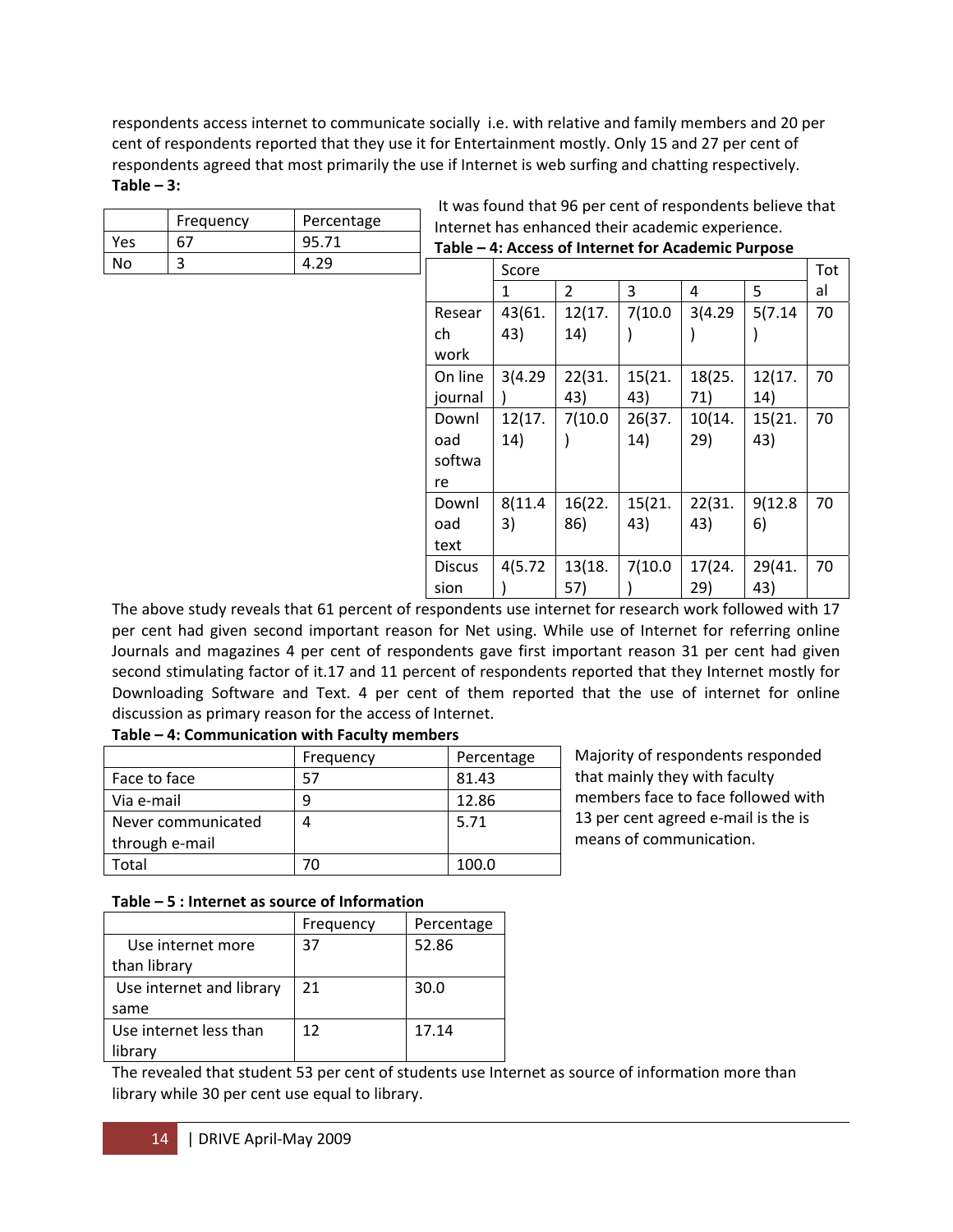#### **Table – 6: Frequency of Use of Internet** The table shows

|                     |           |            | that 49 per cent of                     | respondents spent 1-2 hours |
|---------------------|-----------|------------|-----------------------------------------|-----------------------------|
|                     | Frequency | Percentage | daily on Internet for various purposes. |                             |
| 1-2 hours in a day  | 34        | 48.57      |                                         |                             |
| 4-7 hours in a week | 36        | 51.43      |                                         |                             |

**Table – 7:** Mode of Communication **being the set of the Communication and the set of the Set of the Set of the Set of the Set of the Set of the Set of the Set of the Set of the Set of the Set of the Set of the Set of th** 

cent of total respondents communicate threw with Cell Phone while for 13 per cent Land Line

|            | Score     |           |           | Total | Telephone was the       |
|------------|-----------|-----------|-----------|-------|-------------------------|
|            |           |           |           |       | important means of      |
| Cell phone | 54(77.14) | 3(4.86)   | 13(18.57) | 70    | communication.          |
| Telephone  | 9(12.86)  | 40(57.14) | 21(30.0)  | 70    |                         |
| e-mail     | 7(10.0)   | 27(38.57) | 36(51.43) | 70    | $Table - 9: Internet A$ |

**Table – 9: Internet Access**

|                             | Frequency | Percentage |
|-----------------------------|-----------|------------|
| Cyber cafes                 | 33        | 47.14      |
| Home                        | 26        | 37.14      |
| Through the facility at the | 11        | 15.72      |
| college                     |           |            |
| Total                       | 70        | 100.0      |
|                             |           |            |

Table 9 shows that 11 users (16 percent) access the Internet through the facility in the Faculty. 26 (37 percent) respondents access it at home, 33 (47 percent) respondents access the Internet at cyber cafes. **Table – 10: Search Engine**

|            | Score     | Total     |           |    |
|------------|-----------|-----------|-----------|----|
|            |           |           |           |    |
| Yahoo      | 28(41.18) | 29(42.65) | 13(16.18) | 70 |
| Google     | 33(47.14) | 30(42.86) | 7(10.0)   | 70 |
| <b>MSN</b> | 7(13.73)  | 30(21.57) | 33(64.71) | 51 |
| Other      | 3(13.64)  | 0(0.0)    | 19(86.36) | 22 |



The above table gives the details about the usages of search engines mostly used by the students. The findings revel that Yahoo and Google are the most popular and widely used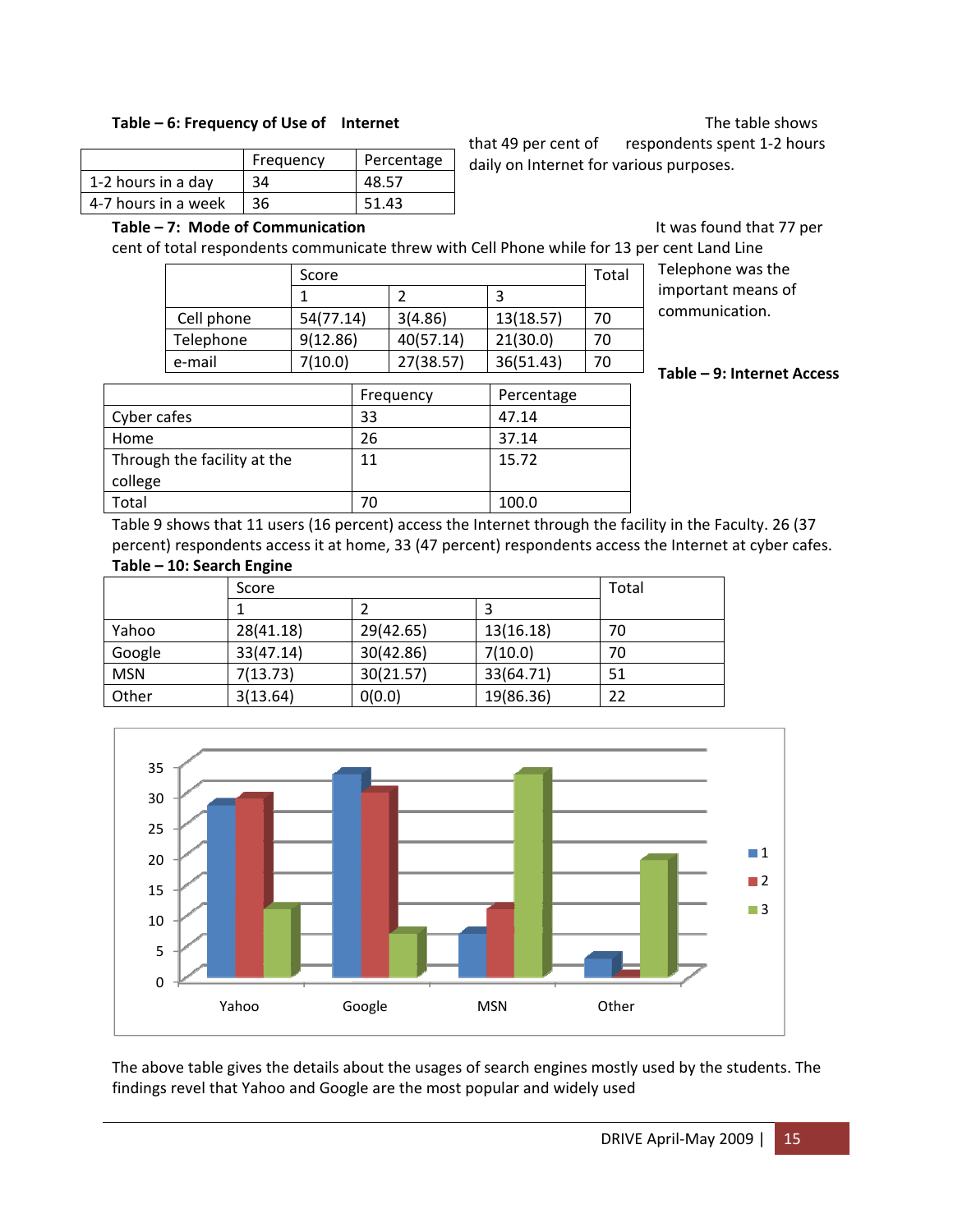#### **Table‐10: Accessibility of Internet**

|                                 | Frequency | Percentage | wn   |
|---------------------------------|-----------|------------|------|
| Always comfortable with         | 57        | 81.43      | in.  |
| internet                        |           |            | the  |
| Always finds useful             | 57        | 81.43      | belo |
| information                     |           |            | W    |
| Always finds answers to quires  | 43        | 61.43      | men  |
| Internet has replaced the print | 37        | 52.86      | tion |
| media                           |           |            | ed   |
| Best source of information      | 62        | 88.57      | tabu |
| Subject search sometimes        | 51        | 72.86      | late |
| problematic                     |           |            | d    |
| Useful information on general   | 64        | 91.43      | for  |
| topic                           |           |            | mat. |

Here a series of questions were framed to find out the Internet usefulness and quality information. It is

analysis reveals that 57 (81 per cent) respondents always find useful information on the Internet, 43 (61 per cent) respondents indicated that research-oriented information is available on the Internet. 37 (53 percent) respondents agreed that electronic media replaced the print media.51 (73per cent) indicated subject search sometimes problematic whereas 64 (91.43) found that useful information on general topics

#### **RESEARCH FINDINGS:**

The goal of this study was to learn about the Internet's impact on college students' daily lives, and to determine the impact of that use on their academic and social routines.

They must learn to integrate the Internet into new forms, patterns and habits of communication. It is not surprising to find that college students use the Internet more

for e-mailing and Entertainment. In regard to academic work, the Internet has introduced considerable change for college students. Today's students still deal with professors in the classic way: face‐to‐face. And the Internet is often used to supplement those encounters. Nowadays, the Internet has changed the way students use the library. Students tend to use the Internet prior to going to the library to find information. Students spend a good portion of their total Internet time on communication. The study revels that many college students spend between one and two hours online per daily. Majority of students access Internet at cyber cafe and at home. The findings revel that Yahoo and Google are the most popular and widely used for the reasons like they are fast in access; Information contained on these search engines is updated regularly; Links are provided to web sites in the world. Majority of students find comfortable with Internet and believe threw Internet are able to find useful information .It is also been proved that Internet is supplementing Print media.

One important unresolved question is how much today's students will rely on online tools to advance their skills and polish their academic credentials. Distance learning is not yet important enough for them to have adopted wholly new methods of learning.

#### **Conclusion**

Furthermore, unlike the general public, college students have mitigating circumstances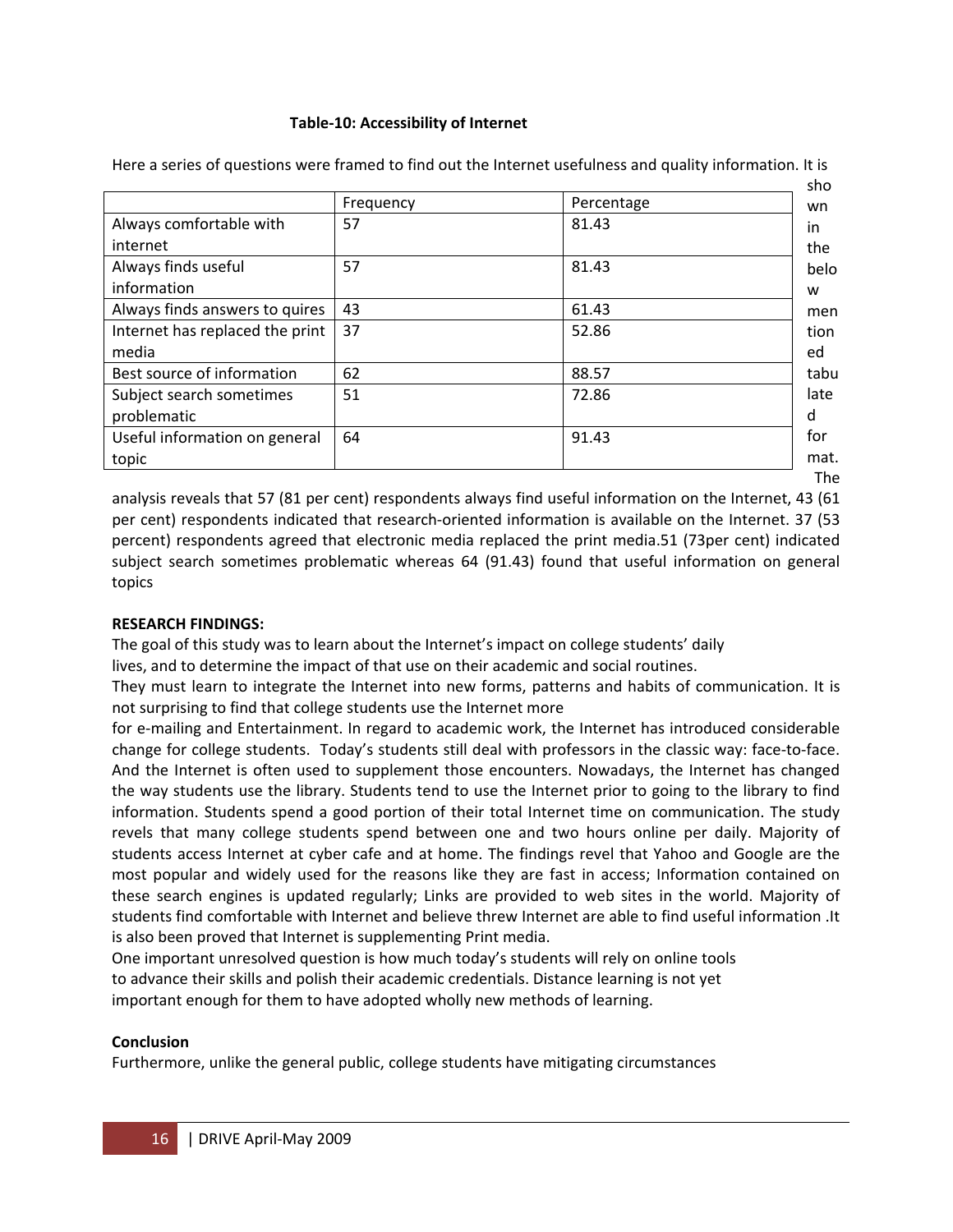that directly affect how they use the Internet to communicate with others. College students are expected to interact with professors and fellow students at a different level from what they had previously experienced.

The Internet provides a wealth of information. The students are using the Internet significantly and it occupies an important place among various information sources. It is widely used by the students for their research purposes and it plays an active role in searching of information.

Students still depend on print media. Electronic media has not replaced print media. The students need to get skills for searching on the Internet. Librarians may take initiatives to prepare lists of subject web sites that are useful to researchers. Link to free online databases on the library's web page is necessary. The library should introduce network literacy program.

#### **References**

- Asemi (A). Information searching habits of Internet users: A case study on the Medical Sciences University of Isfahan, Iran. Webology, 2(1). <http://www.webology.ir/2005/v2n1/a10.html>
- Asemi, A. (2005). Familiarity and use by the students' of digital resources available in the academic libraries of Medical Science University of Isfahan (MUI), Iran. *International CALIBER 2005: Multilingual Computing and Information Management in Networked Digital Environment*, February 3‐5, Ahmedabad, India: INFLIBNET Centre with Cochin University of Science and Technology (Kochi).
- Chang, N.C., & Perng, J.H. (2001). Information search habits of graduate students at Tatung University. *International Information & Library Review*, 33(4), 341‐346.
- Dong, X. (2003). Searching information and evaluation of Internet: a Chinese academic user survey. *International Information & Library Review*, 35 (2‐4), 163‐187.
- Edwards, S. L., & Bruce, C. S. (2002). Reflective Internet searching: an action research model. *The Learning Organization: An International Journal*, 9(4), 180‐188.
- Hölscherl, C. & Strube G. (2000). Web search behavior of Internet experts and newbies. *Computer Networks*, 33 (1‐6), 337‐346.
- Kalichman, S.C., Weinhardt, L., Benotsch, E., DiFonzo, K., Luke, W., & Austin, J. (2002). Internet access and Internet use for health information among people living with HIV‐AIDS. *Patient Education and Counseling*, 46(2), 109‐116.
- Mishra (O P), Yadava (Neelam) and Bisht (Kamini). Internet Utilization Pattern of Undergraduate Students. University News. 43(13); March 28‐03 April 2005; pp. 8‐12.Robinson (Jannie W). Internet Use among African-American College Students: An Exploratory Study. Retrieved from <http://wwwlib.umi.com/> dissertations/fullcit/3156015.
- Patil, S.K. et al. (2004). Nature and quality of digital information hunting: A case study of the University of Pune. November 24‐26. Pune, India: INFLIBNET.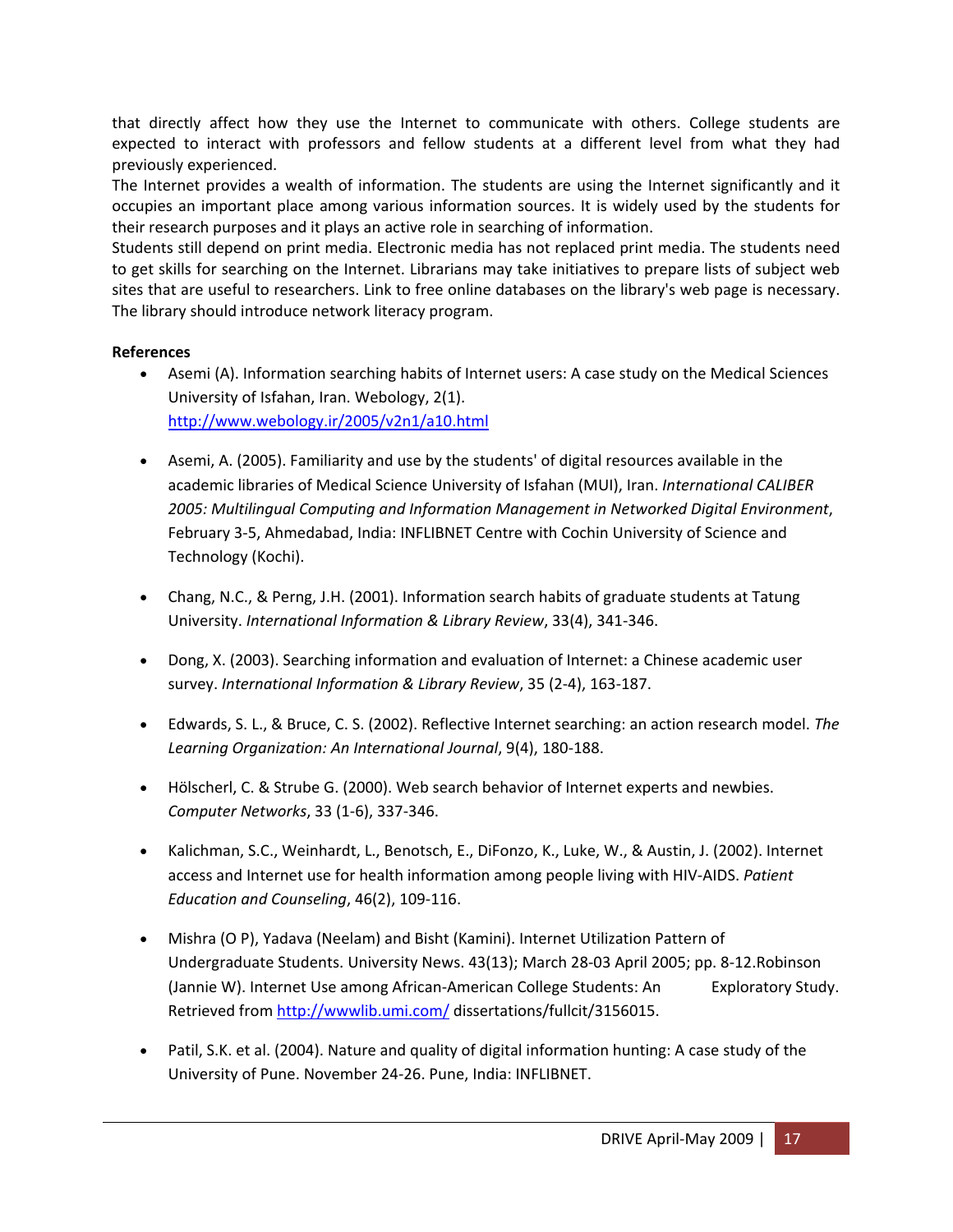• Rajeev Kumar and Amritpal Kaur. Use of internet by Teachers and Students in Shaheed Bhagat Singh College of Engineering and Technology: A Case study.

Journal of Library and Information Science. 29(1&2); June & December 2004; pp. 81‐94.

- Spink, A., Bateman, J., & Jansen, B. J. (1999). Searching the Web: a survey of EXCITE users. *Internet Research: Electronic Networking Applications and Policy*, 9(2), 117‐128.
- Spink, A., & Jansen, B. (2004). A study of Web [search](http://www.webology.ir/2004/v1n2/a4.html) trends. *Webology*, 1(2). Article 4. Retrieved March 28, 2005, from http://www.webology.ir/2004/v1n2/a4.html Biradar (B S), Rajashekar (G R) and Sampath Kumar (B T). A study of internet usage by students and faculties in Kuvempu University. Library Herald. 44(4); December 2006. pp 283‐294.
- Xie (Iris), H. (2004). Online IR system evaluation: online databases versus Web search engines. **Online Information Review**, 28(3), 211‐219.